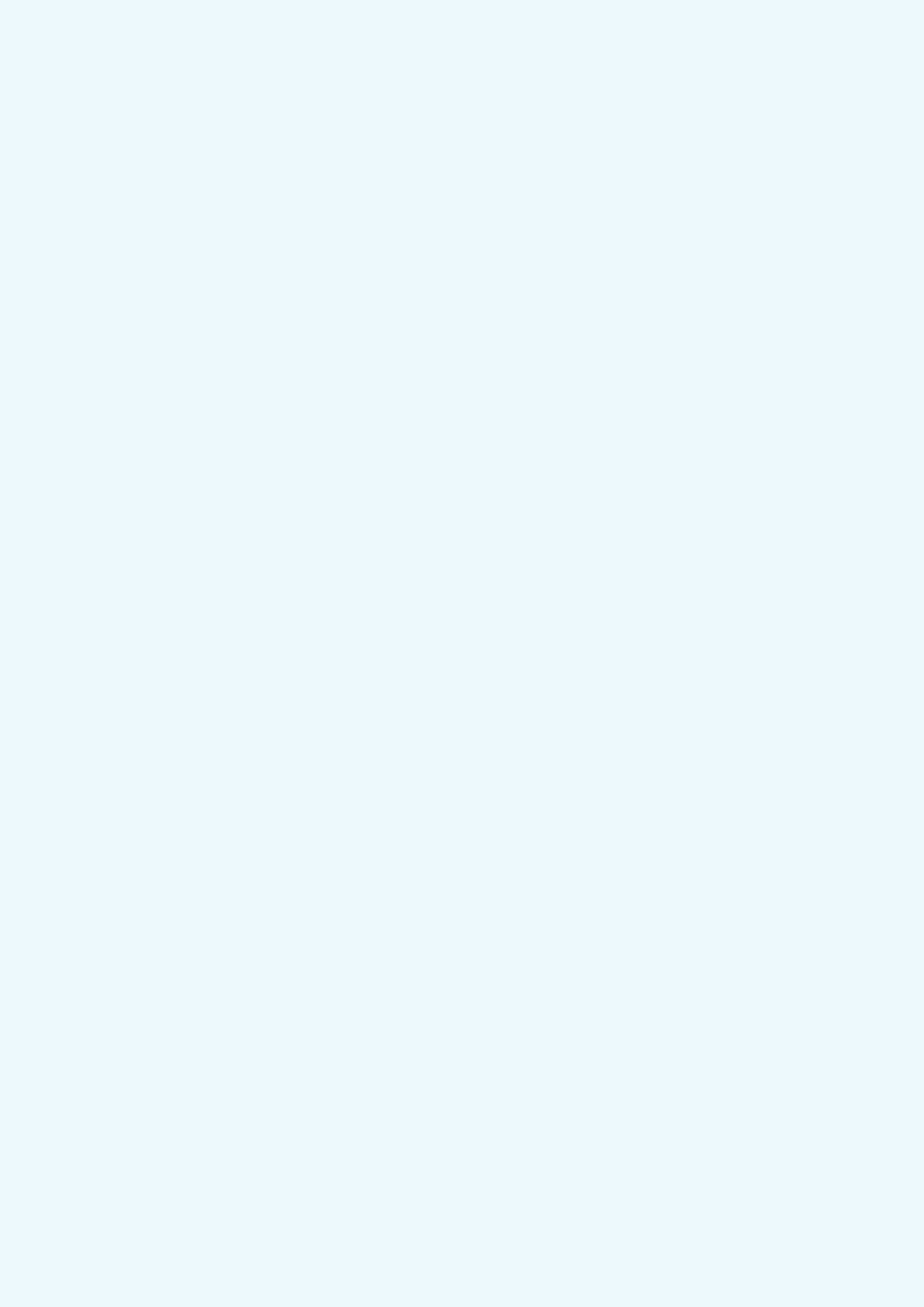

Land Revenue consists of receipts from land rent, rates and cess, management of *Ex*-*Zamindari* Estates, survey and settlement operations *etc*. Assessment and collection of land revenue are governed by the West Bengal Land Reforms (WBLR) Act, 1955; West Bengal Land Reforms (WBLR) Rules, 1965 and West Bengal Land and Land Reforms (WBL&LR) Manual, 1991.

During 2018-19, Land Revenue was administered by the Land and Land Reforms and Refugee Relief and Rehabilitation (L&LR and RR&R) Department. The organisational set up has been shown in the following chart:



#### **Chart 3.1: Tax Administration**

#### **3.2 Internal Audit**

The Internal Audit Wing (IAW) of the L&LR and RR&R Department was established with the objective of evaluating accountability, compliance to applicable rules and regulations and safeguarding resources against loss.

During 2018-19, the IAW was headed by the Audit Officer cum ex-officio Joint Secretary who was assisted by 11 Assistant Auditors. While no Internal Audit Officer was posted in the IAW against sanctioned strength of 16, number of Assistant Auditors posted were 11 against the sanctioned strength of 14. There were 51 auditable units under the jurisdiction of IAW comprising DLR&S, 22 DL&LROs, 23 Land Acquisition (LA) Collectors, one First Land Acquisition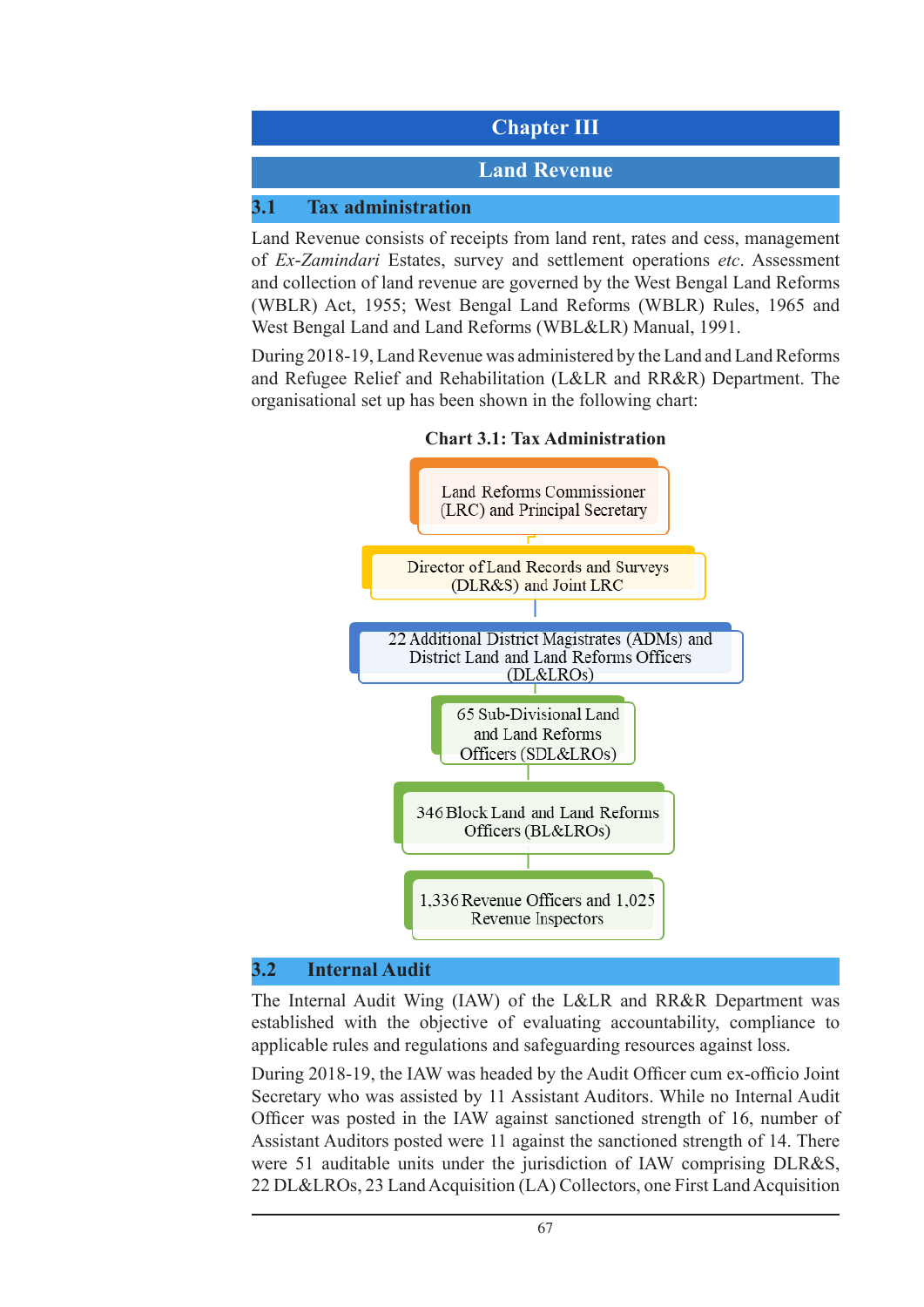(FLA) Collector, two Rent Controllers and two Thika Tenancies<sup>119</sup> during 2018-19. Of these, IAW planned to audit 19 DL&LROs, six LA Collectors, one FLA Collector, one Rent Controller and two Thika Tenancies during the period, which was 56.86 *per cent* of the total auditable units. The IAW conducted audit of all planned units, except for one FLA Collector and one Thika tenancy during the period, constituting 93.10 *per cent* of the planned units.

# **3.3 Results of audit**

In 2018-19, test check of the records of the DLR&S and 11 DL&LROs showed irregularities related to land revenue involving  $\bar{\bar{\xi}}$  51.67 crore in 330 cases, which fell under the following categories as given in **Table 3.1**.

|                |                                                                                          |                        | $(3 \nvert n \text{ error})$ |
|----------------|------------------------------------------------------------------------------------------|------------------------|------------------------------|
| <b>Sl. No.</b> | <b>Categories</b>                                                                        | <b>Number of cases</b> | <b>Amount</b>                |
| 1.             | Non/short realisation of rent, cess and<br>surcharge on land used for commercial purpose | 155                    | 37.30                        |
| 2.             | Non-realisation of Government revenue due to<br>non-settlement of long-term lease        | 58                     | 7.69                         |
| 3.             | Non-realisation of <i>salami</i> and annual lease rent                                   | 33                     | 4.33                         |
| 4.             | Blockage/loss of revenue due to non-leasing of<br>sairati <sup>120</sup> interest        | 9                      | 1.14                         |
| 5.             | Non-realisation of Government revenue due to<br>non-renewal of long-term lease           | 5                      | 0.40                         |
| 6.             | Other cases                                                                              | 70                     | 0.81                         |
| <b>Total</b>   |                                                                                          | 330                    | 51.67                        |

#### **Table 3.1: Results of audit**

During 2018-19, the Department accepted underassessment and other deficiencies of  $\bar{\xi}$  47.64 crore in 277 cases. An amount of  $\bar{\xi}$  73.68 lakh was realised in 28 cases during the year.

Audit was conducted in the DLR&S and 11 DL&LROs out of 23 (47.83 *per cent*) units administering Land Revenue Receipts during the period 2018-19. The cases mentioned in the succeeding paragraphs are those which came to notice in the course of test audit for the period 2018-19. The cases were examined to ascertain the extent of compliance of provisions of the Acts and Rules framed thereunder. The findings arising from audit involving  $\bar{\tau}$  31.96 crore are discussed in the following paragraphs:

<sup>119</sup> *As per the West Bengal Thika Tenancy (Acquisition and Regulation) Act, 2001, Thika Tenancy is the tenancy acquired by a person who occupies, whether under a written lease or otherwise, land under another person, and is liable to pay rent to that another person, and has erected or acquired by purchase or gift any structure on such land for residential, manufacturing or business purpose.*

<sup>&</sup>lt;sup>120</sup> Derived from the word Sair. The duties which the owners of Hat, bazar, markets, ferries etc. *used to levy on commodities sold or benefits derived from these places were designated as Sair collection. Such Hat, ferries etc. are known as Sairati interests.*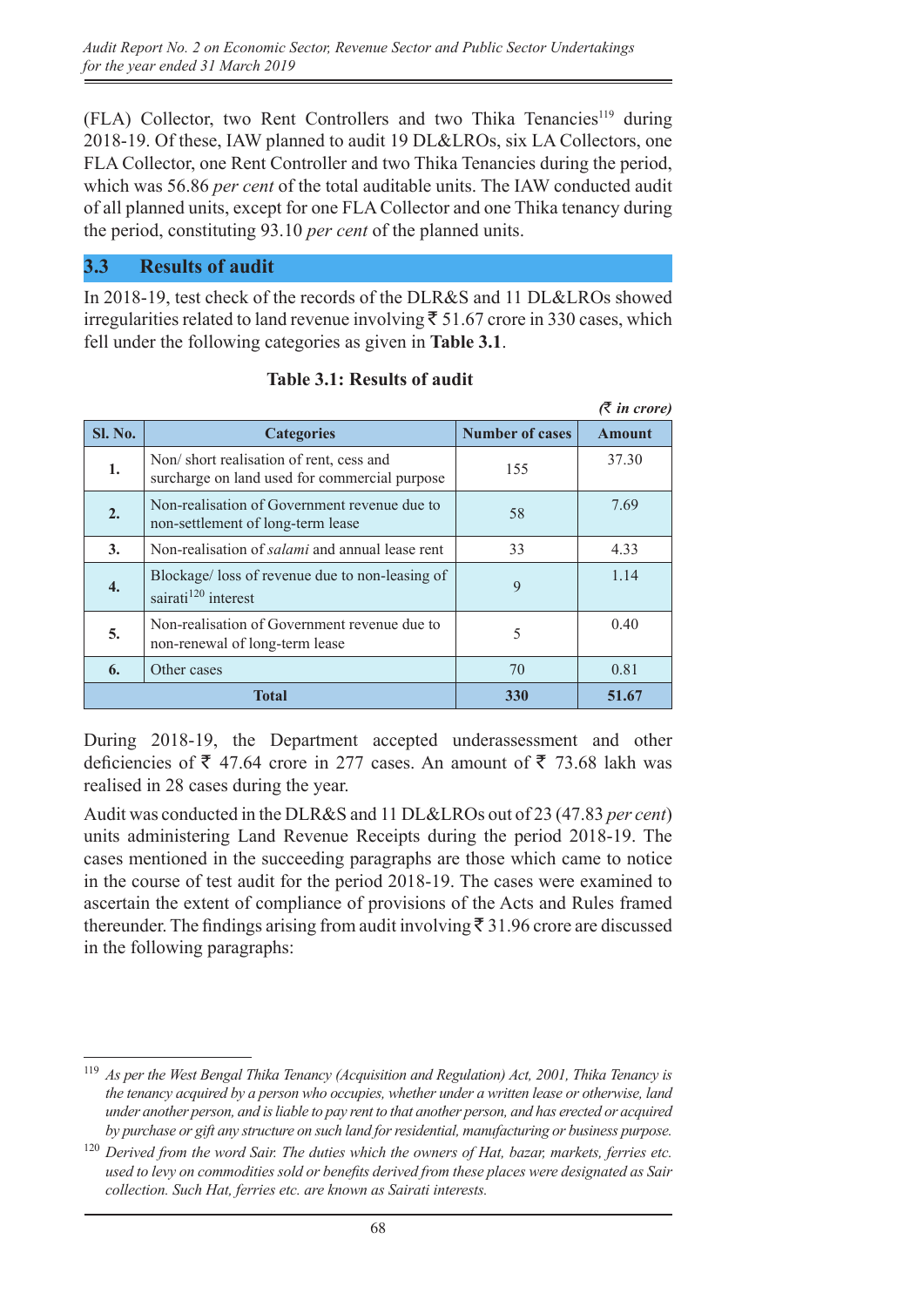# **3.4 Non/ short realisation of revenue on land used for commercial purpose**

## There was non/short realisation of rent, cess and surcharge of  $\bar{\tau}$  26.49 crore **in 10,192 cases pertaining to land used for commercial purpose.**

Sections 22 and 23 of the West Bengal Land Reforms (WBLR) Act, 1955 provide that raivats<sup>121</sup> using land for commercial purposes are liable to pay land revenue at the prescribed rate. Further, Section 3 of the West Bengal Rural Employment and Production (WBREP) Act, 1976 provides for levy and collection of a surcharge<sup>122</sup>. Different kinds of cess<sup>123</sup> are also realisable on the land revenue payable by raiyats. The Bhumi Sahayaks posted in the Revenue Inspector offices under the Block Land and Land Reforms Offices (BL&LROs) are responsible for collection of land revenue.

Audit checked 6,585 *Bhumi Sahayaks'* Collection Registers (Register-III) and Rent Receipt Books in 11 DL&LROs and noticed that in 10,192 cases, 5,589 raiyats did not pay rent, cess and surcharge of  $\bar{\tau}$  26.49 crore on 35,045.63 acres of land. The land was being used for commercial purposes for various periods between 2014-15 and 2017-18. Audit also observed that:

- In 9,789 cases, the authorities did not collect rent, cess and surcharge of ₹ 25.75 crore on 32,612.20 acres of land.
- In remaining 403 cases, the authorities collected  $\bar{\tau}$  2.22 crore against the payable amount of  $\bar{\xi}$  2.97 crore on 2,433.43 acres of land. This resulted in short realisation of  $\bar{\tau}$  0.74 crore. In these cases, the authorities had applied incorrect rate for realisation of rent.

DL&LROs did not initiate adequate action to realise the dues from them. This resulted in non/ short realisation of rent, cess and surcharge of  $\bar{\tau}$  26.49 crore.

After this was pointed out

- Nine DL & LROs accepted the audit observations in 8,633 cases involving  $\bar{\tau}$  23.91 crore for non-realisation of revenue on land used for commercial purposes.
- Three DL & LROs accepted the audit observations in 338 cases involving  $\bar{\xi}$  0.69 crore for short realisation of revenue on land used for commercial purposes.

The DL&LROs, however, did not furnish any report on realisation (December 2020). In the remaining 1,221 cases involving revenue of  $\bar{\tau}$  1.89 crore, two DL & LROs did not furnish any specific reply. The matter was reported to the Government in July 2020. Their reply was awaited (December 2020).

<sup>121</sup> *Raiyat means a person or an institution holding land for any purpose.*

<sup>122</sup> *Surcharge 15 paise on each rupee of land rent payable.*

<sup>123</sup> *Road cess 6 paise, public works cess 25 paise and primary education cess 10 paise, rural employment cess 30 paise on each rupee of land rent payable*.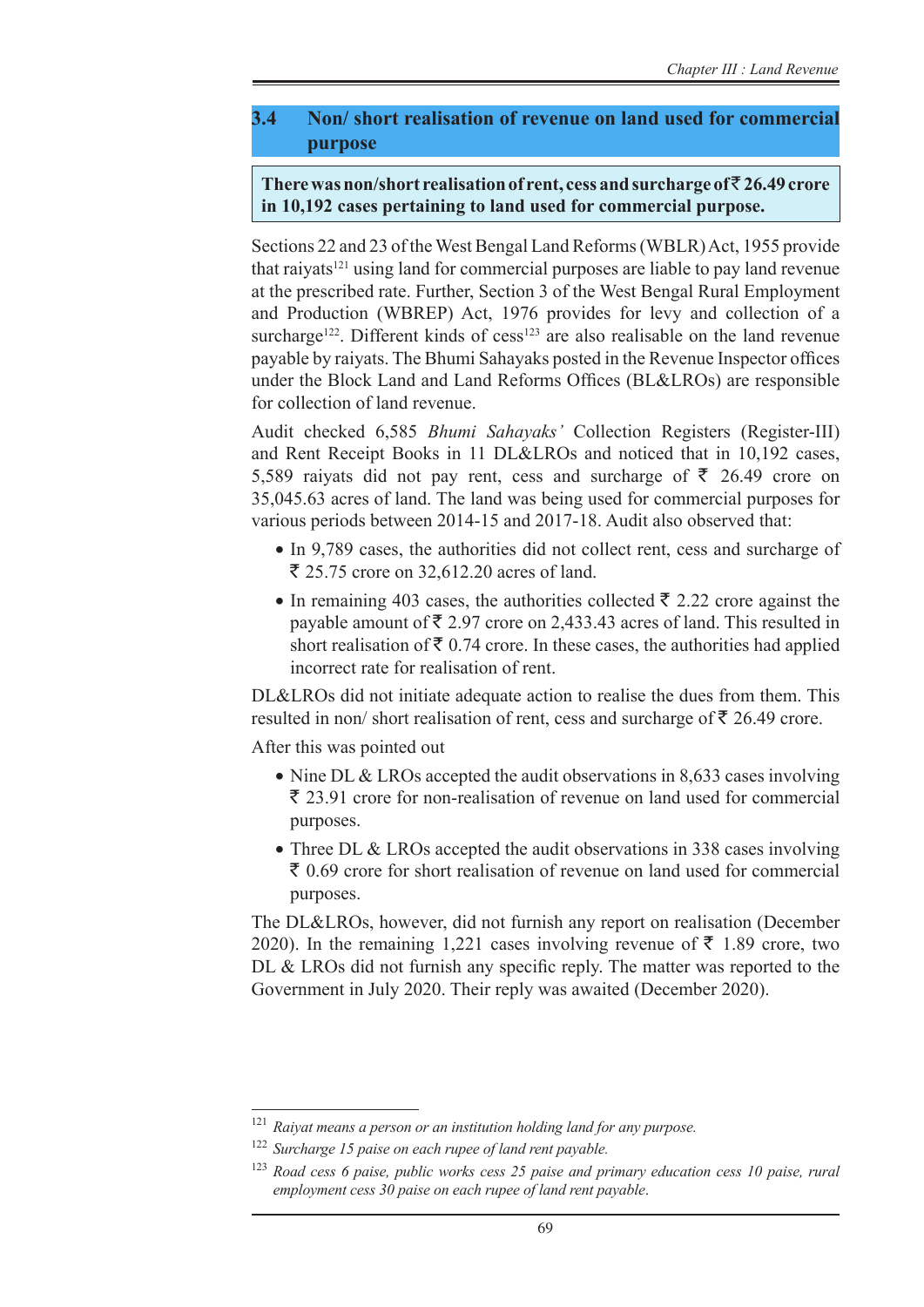#### **3.5 Non-settlement of long-term lease**

**The Department failed to settle 47 cases of long-term leases involving 63.30 acres of land with the unauthorised occupants within the prescribed time limit, revenue of**  $\bar{\tau}$  **4.90 crore**  $\{salami-\bar{\tau}\}$  4.10 crore and rent  $\bar{\tau}$  0.80 crore) was realisable in these cases.

Rule 238 of the West Bengal Land & Land Reforms (WBL&LR) Manual, 1991 provides that Government land remaining in the possession of a person(s), though unauthorisedly, may be offered to such person(s) on long-term settlement for non-agricultural purpose on realisation of rent and *salami*124 at the prescribed rates. Further, Rule 225 of the Manual prescribes that the procedure of long-term settlement (LTS) should be completed by the Department within five months from the date of its initiation.

Audit checked 329 out of 756 case records relating to LTS cases in eight DL&LROs. It was found that 63.30 acres of land was under unauthorised occupation in 47 cases. The occupants had applied between April 2007 and April 2018 for long-term settlement of the land for non-agricultural purposes. It was observed that:

- In 40 cases involving  $\bar{\tau}$  3.98 crore, the proposals for long-term lease were not forwarded by the concerned DL&LROs for approval to the Department.
- In the remaining seven cases involving  $\bar{\tau}$  0.92 crore, proposals were pending with the Department.

Thus, the Department failed to settle the land through lease agreement with the unauthorised occupants within the prescribed time limit. Audit calculated that revenue of  $\bar{\xi}$  4.90 crore (*salami*- $\bar{\xi}$  4.10 crore and rent- $\bar{\xi}$  0.80 crore) was realisable from such unauthorised occupants.

No specific reasons, however, were found on record for delay in finalisation of long-term lease cases.

DL&LRO, Purba Medinipur accepted the audit observations in 11 cases involving  $\bar{\xi}$  2.04 crore. Report on finalisation of the leases was, however, not furnished. In the remaining cases, the DL&LROs did not furnish any specific reply (December 2020). The matter was reported to the Government in July 2020. Their reply was awaited (December 2020).

## **3.6 Non-realisation of lease rent and interest**

Annual lease rent and interest of  $\bar{\tau}$  56.66 lakh in case of 26 lessees in **possession of 126.53 acres of land was not realised.**

Rule 235 of the WBL & LR Manual, 1991 provides that the rent shall be payable annually according to the Bengali year  $(BS)^{125}$ . The rent falls due on the last day of the year in respect of which it is to be paid. Rule 303 of the Manual *ibid* prescribes interest at the rate of 6.25 *per cent* per annum on delayed payment of revenue.

<sup>&</sup>lt;sup>124</sup> Salami means the lump sum amount payable by the lessee in the case of settlement of *Government land.*

<sup>125</sup> *Bengali year (Bengali Saka-BS) commences on the first day of Baisakh i.e. 14/15 April each year.*